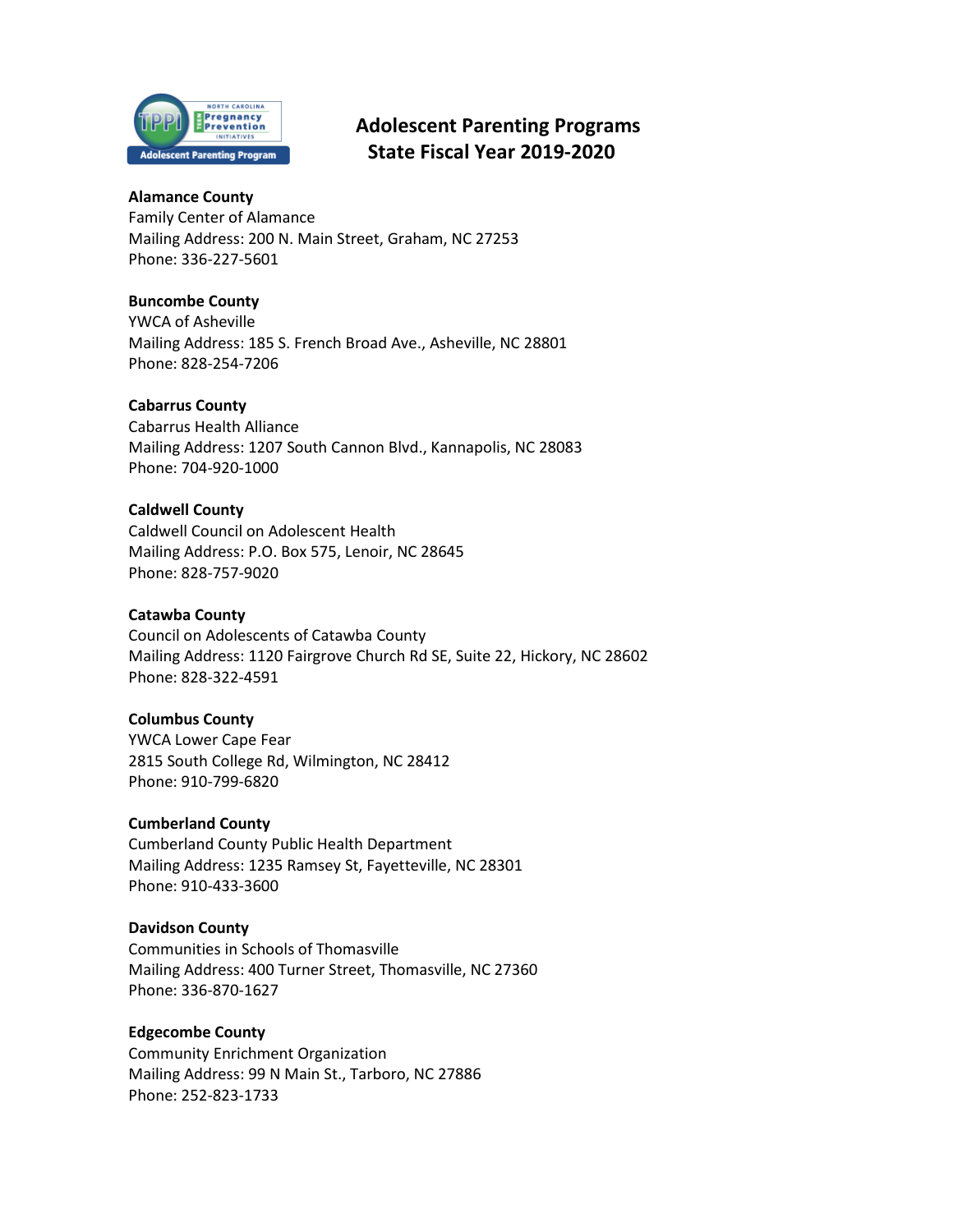#### **Gaston County**

Gaston County Health Department Mailing Address: 991 West Hudson Blvd., Gastonia, NC 28052 Phone: 704-853-5013

## **Guilford County**

YWCA of Greensboro Mailing Address: 1807 Wendover Ave E, Greensboro, NC 27405 Phone: 336-273-3461

## **Guilford County**

YWCA of High Point Mailing Address: 112 Gatewood Avenue, High Point, NC 27262 Phone: 336-882-4126

#### **Harnett County**

NC Cooperative Extension Service Mailing Address: 126 Alexander Dr., Lillington, NC 27546 Phone: 910-893-7530

#### **Henderson County**

Children and Family Resource Center Mailing Address: P.O. Box 1105, Hendersonville, NC 28792 Phone: 828-698-0674

#### **Lee County**

Coalition for Families in Lee County Mailing Address: PO Box 3873, Sanford, NC 27331 Phone: 919-774-8144

#### **New Hanover County**

Planned Parenthood South Atlantic Mailing Address: 1921 Tradd Court, Wilmington, NC 28401 Phone: 910-762-3497

#### **Onslow County**

Onslow County DSS Mailing Address: 151 Chaney Avenue, Jacksonville, NC 28540 Phone: 910-938-5457

#### **Orange County**

Orange County DSS Mailing Address: P.O. Box 8181, Hillsborough, NC 27278 Phone: 919-245-2850